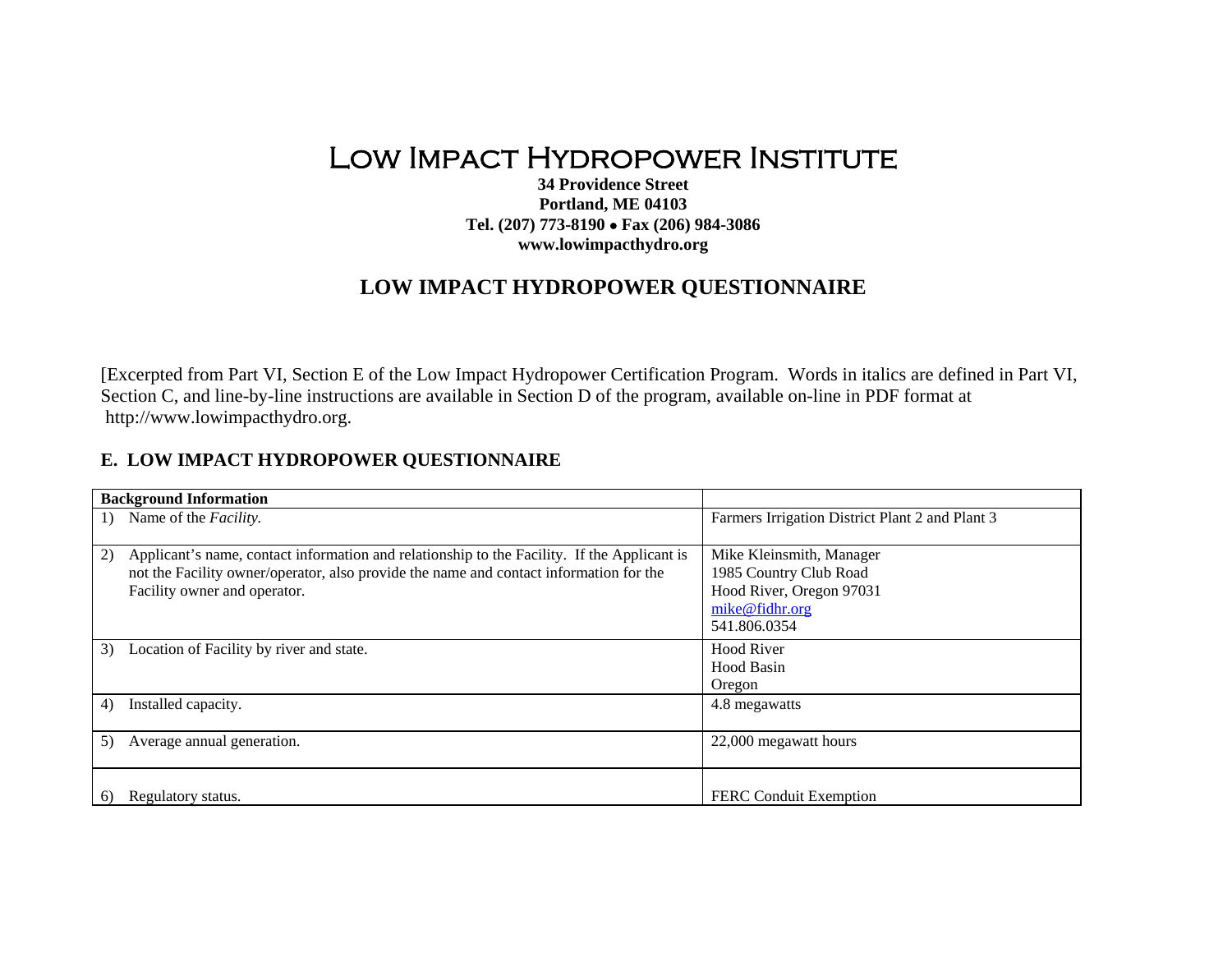|                                                                                                                                                                                                                                                | Plant 2 FERC Exemption P-7532-OR                                                                                                  |
|------------------------------------------------------------------------------------------------------------------------------------------------------------------------------------------------------------------------------------------------|-----------------------------------------------------------------------------------------------------------------------------------|
| Reservoir volume and surface area measured at the high water mark in an average water<br>7)<br>year.                                                                                                                                           | Plant 3 FERC Exemption P-6801-OR<br>No reservoirs. Plants are run-of-river, each with a small<br>forebay less than 0.5 ac-ft each |
| Area occupied by non-reservoir facilities<br>(e.g., dam, penstocks, powerhouse).<br>8)                                                                                                                                                         | Approximately 10 acres including penstocks, forebays,<br>powerhouses, substation, and associated land                             |
| Number of acres inundated by the Facility.<br>9)                                                                                                                                                                                               | Approximately 0.3 total acres inundated by the forebays                                                                           |
| 10) Number of acres contained in a 200-foot zone extending around entire impoundment.                                                                                                                                                          | No reservoir is associated with this project                                                                                      |
| 11) Please attach a list of contacts in the relevant Resource Agencies and in non-governmental<br>organizations that have been involved in Recommending conditions for your Facility.                                                          | Please see attached list                                                                                                          |
| 12) Please attach a description of the Facility, its mode of operation $(i.e., p_0)$ peaking/run of river)<br>and a map of the Facility.                                                                                                       | Please see attached facility photos, map, diagram, and<br>description including mode of operation discussion                      |
| <b>Questions for "New" Facilities Only:</b>                                                                                                                                                                                                    | NA – the facilities were constructed in 1985 and 1986                                                                             |
| If the Facility you are applying for is "new" i.e., an existing dam that added or increased<br>power generation capacity after August of 1998 please answer the following questions to<br>determine eligibility for the program                |                                                                                                                                   |
| 13) When was the dam associated with the Facility completed?                                                                                                                                                                                   | <b>NA</b>                                                                                                                         |
| 14) When did the added or increased generation first generate electricity? If the added or<br>increased generation is not yet operational, please answer question 18 as well.                                                                  | <b>NA</b>                                                                                                                         |
| 15) Did the added or increased power generation capacity require or include any new dam or<br>other diversion structure?                                                                                                                       | <b>NA</b>                                                                                                                         |
| 16) Did the added or increased capacity include or require a change in water flow through the<br>facility that worsened conditions for fish, wildlife, or water quality, (for example, did<br>operations change from run-of-river to peaking)? | <b>NA</b>                                                                                                                         |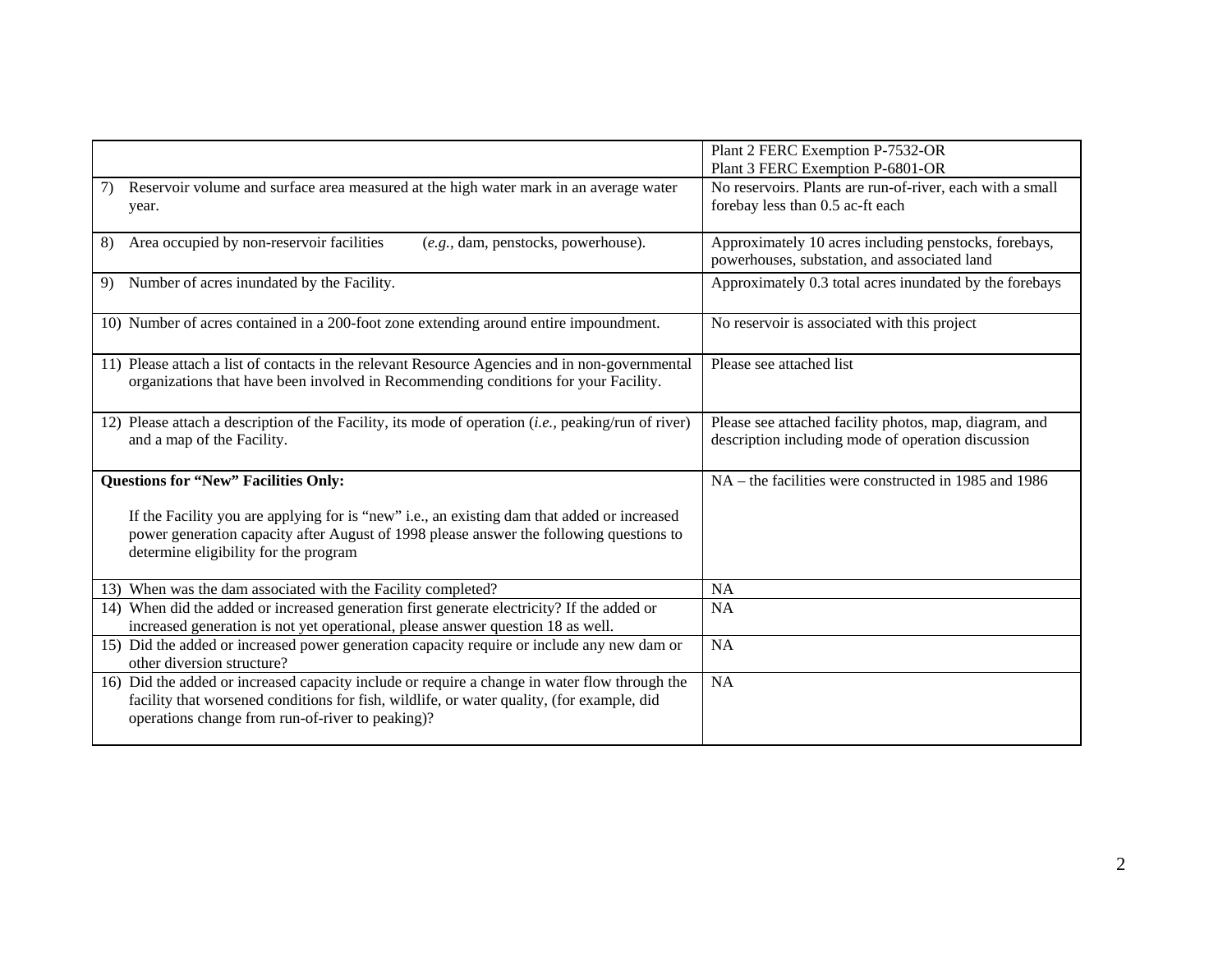|                                                                                                                                                                                                                                                                             | 17 (a) Was the existing dam recommended for removal or decommissioning by resource<br>agencies, or recommended for removal or decommissioning by a broad representation of<br>interested persons and organizations in the local and/or regional community prior to the<br>added or increased capacity?                   |             | NA                          |             |
|-----------------------------------------------------------------------------------------------------------------------------------------------------------------------------------------------------------------------------------------------------------------------------|--------------------------------------------------------------------------------------------------------------------------------------------------------------------------------------------------------------------------------------------------------------------------------------------------------------------------|-------------|-----------------------------|-------------|
|                                                                                                                                                                                                                                                                             | (b) If you answered "yes" to question 17(a), the Facility is not eligible for certification, unless<br>you can show that the added or increased capacity resulted in specific measures to<br>improve fish, wildlife, or water quality protection at the existing dam. If such measures<br>were a result, please explain. |             | <b>NA</b>                   |             |
| 18 (a) If the increased or added generation is not yet operational, has the increased or added<br>generation received regulatory authorization (e.g., approval by the Federal Energy<br>Regulatory Commission)? If not, the facility is not eligible for consideration; and |                                                                                                                                                                                                                                                                                                                          | NA          |                             |             |
| (b)                                                                                                                                                                                                                                                                         | Are there any pending appeals or litigation regarding that authorization? If so, the facility<br>is not eligible for consideration.                                                                                                                                                                                      |             | <b>NA</b>                   |             |
|                                                                                                                                                                                                                                                                             |                                                                                                                                                                                                                                                                                                                          |             |                             |             |
|                                                                                                                                                                                                                                                                             |                                                                                                                                                                                                                                                                                                                          |             |                             |             |
| A.                                                                                                                                                                                                                                                                          | <b>Flows</b>                                                                                                                                                                                                                                                                                                             | <b>PASS</b> |                             | <b>FAIL</b> |
| 1)                                                                                                                                                                                                                                                                          | Is the Facility in Compliance with Resource Agency Recommendations issued                                                                                                                                                                                                                                                |             | $YES = Pass, Go to B$       | $NO = Fail$ |
|                                                                                                                                                                                                                                                                             | after December 31, 1986 regarding flow conditions for fish and wildlife<br>protection, mitigation and enhancement (including in-stream flows, ramping and                                                                                                                                                                |             |                             |             |
|                                                                                                                                                                                                                                                                             | peaking rate conditions, and seasonal and episodic instream flow variations) for                                                                                                                                                                                                                                         |             | $NO = Go$ to $A2$           |             |
|                                                                                                                                                                                                                                                                             | both the reach below the tailrace and all bypassed reaches?                                                                                                                                                                                                                                                              |             |                             |             |
|                                                                                                                                                                                                                                                                             |                                                                                                                                                                                                                                                                                                                          |             |                             |             |
| 2)                                                                                                                                                                                                                                                                          | If there is no flow condition recommended by any Resource Agency for the                                                                                                                                                                                                                                                 |             | $YES = Pass$ , go to B      |             |
|                                                                                                                                                                                                                                                                             | Facility, or if the recommendation was issued prior to January 1, 1987, is the                                                                                                                                                                                                                                           |             | $NO = Go$ to A3             |             |
|                                                                                                                                                                                                                                                                             | Facility in Compliance with a flow release schedule, both below the tailrace and                                                                                                                                                                                                                                         |             |                             |             |
|                                                                                                                                                                                                                                                                             | in all bypassed reaches, that at a minimum meets Aquatic Base Flow standards or<br><b>NA</b>                                                                                                                                                                                                                             |             |                             |             |
|                                                                                                                                                                                                                                                                             | "good" habitat flow standards calculated using the Montana-Tennant method?                                                                                                                                                                                                                                               |             |                             |             |
|                                                                                                                                                                                                                                                                             | $\vert$ 3) If the Facility is unable to meet the flow standards in A.2., has the Applicant                                                                                                                                                                                                                               |             | $YES = Pass, go to B$<br>NA | $NO = Fail$ |
|                                                                                                                                                                                                                                                                             | demonstrated, and obtained a letter from the relevant Resource Agency confirming                                                                                                                                                                                                                                         |             |                             |             |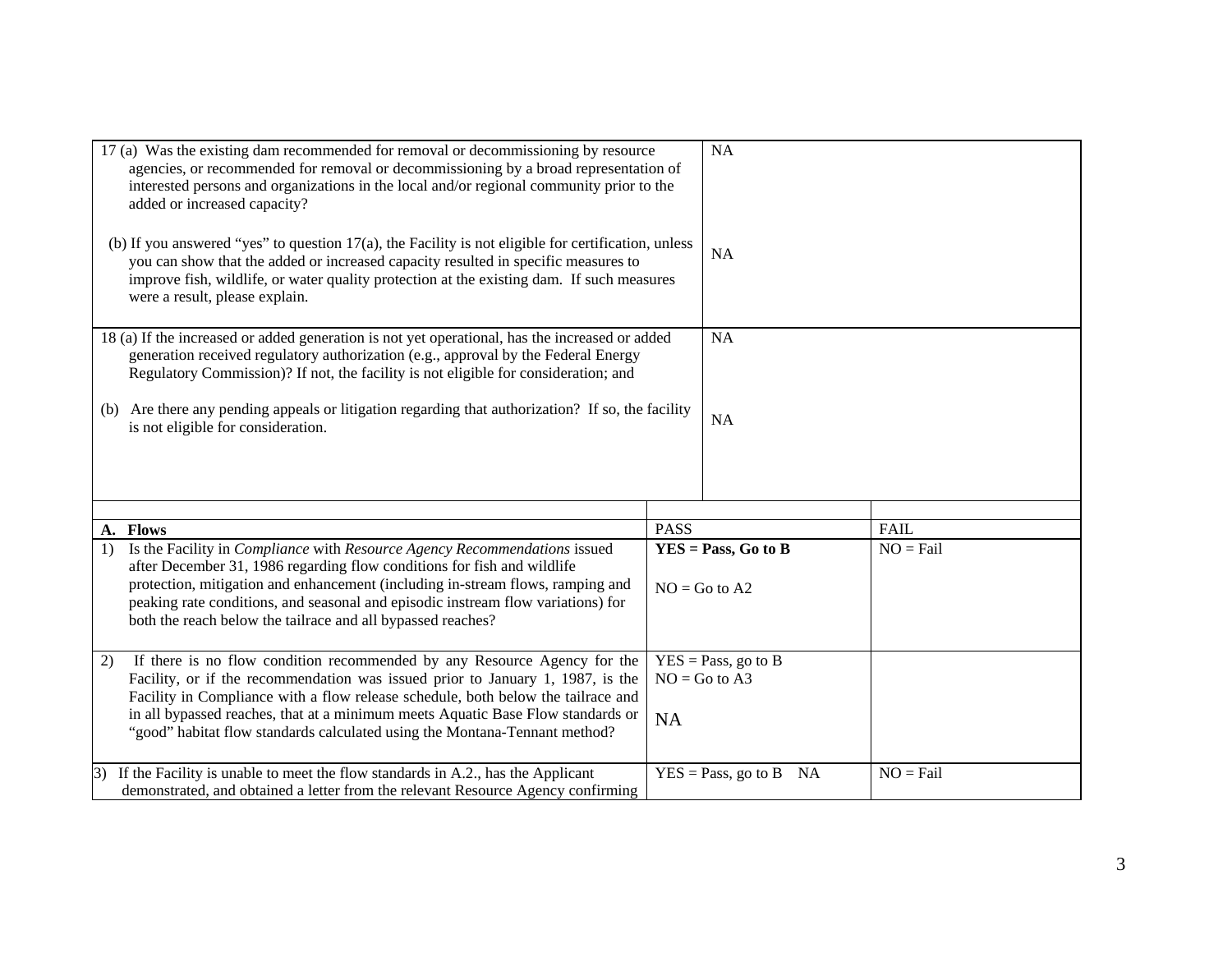|    | that demonstration, that the flow conditions at the Facility are appropriately<br>protective of fish, wildlife, and water quality?                                                                                                                                                        |                                                                            |             |
|----|-------------------------------------------------------------------------------------------------------------------------------------------------------------------------------------------------------------------------------------------------------------------------------------------|----------------------------------------------------------------------------|-------------|
|    |                                                                                                                                                                                                                                                                                           |                                                                            |             |
|    | <b>B. Water Quality</b>                                                                                                                                                                                                                                                                   | <b>PASS</b>                                                                | FAIL        |
| a) | 1) Is the Facility either:<br>In Compliance with all conditions issued pursuant to a Clean Water Act Section<br>401 water quality certification issued for the Facility after December 31, 1986?<br><b>Or</b>                                                                             | $YES = Go to B2$                                                           | $NO = Fail$ |
| b) | In Compliance with the quantitative water quality standards established by the<br>state that support designated uses pursuant to the federal Clean Water Act in the<br>Facility area and in the downstream reach?                                                                         |                                                                            |             |
| 2) | Is the Facility area or the downstream reach currently identified by the state as<br>not meeting water quality standards (including narrative and numeric criteria and<br>designated uses) pursuant to Section 303(d) of the Clean Water Act?                                             | $YES = Go to B3$<br>$NO = Pass$                                            |             |
| 3) | If the answer to question B.2 is yes, has there been a determination that the<br>Facility is not a cause of that violation?                                                                                                                                                               | $YES = Pass$                                                               | $NO = Fail$ |
|    | C. Fish Passage and Protection                                                                                                                                                                                                                                                            | <b>PASS</b>                                                                | <b>FAIL</b> |
| 1) | Is the Facility in Compliance with Mandatory Fish Passage Prescriptions for<br>upstream and downstream passage of anadromous and catadromous fish issued<br>by Resource Agencies after December 31, 1986?                                                                                 | $YES = Go to C5$<br><b>Please see attached letters</b><br>$N/A = Go$ to C2 | $NO = Fail$ |
| 2) | Are there historic records of anadromous and/or catadromous fish movement<br>through the Facility area, but anadromous and/or catadromous fish do not<br>presently move through the Facility area $(e.g., because passage is blocked at a$<br>downstream dam or the fish run is extinct)? | $YES = Go to C2a$<br>$NO = Go$ to $C3$                                     |             |
|    | If the fish are extinct or extirpated from the Facility area or downstream<br>a)<br>reach, has the Applicant demonstrated that the extinction or extirpation was                                                                                                                          | $YES = Go to C2b$                                                          | $NO = Fail$ |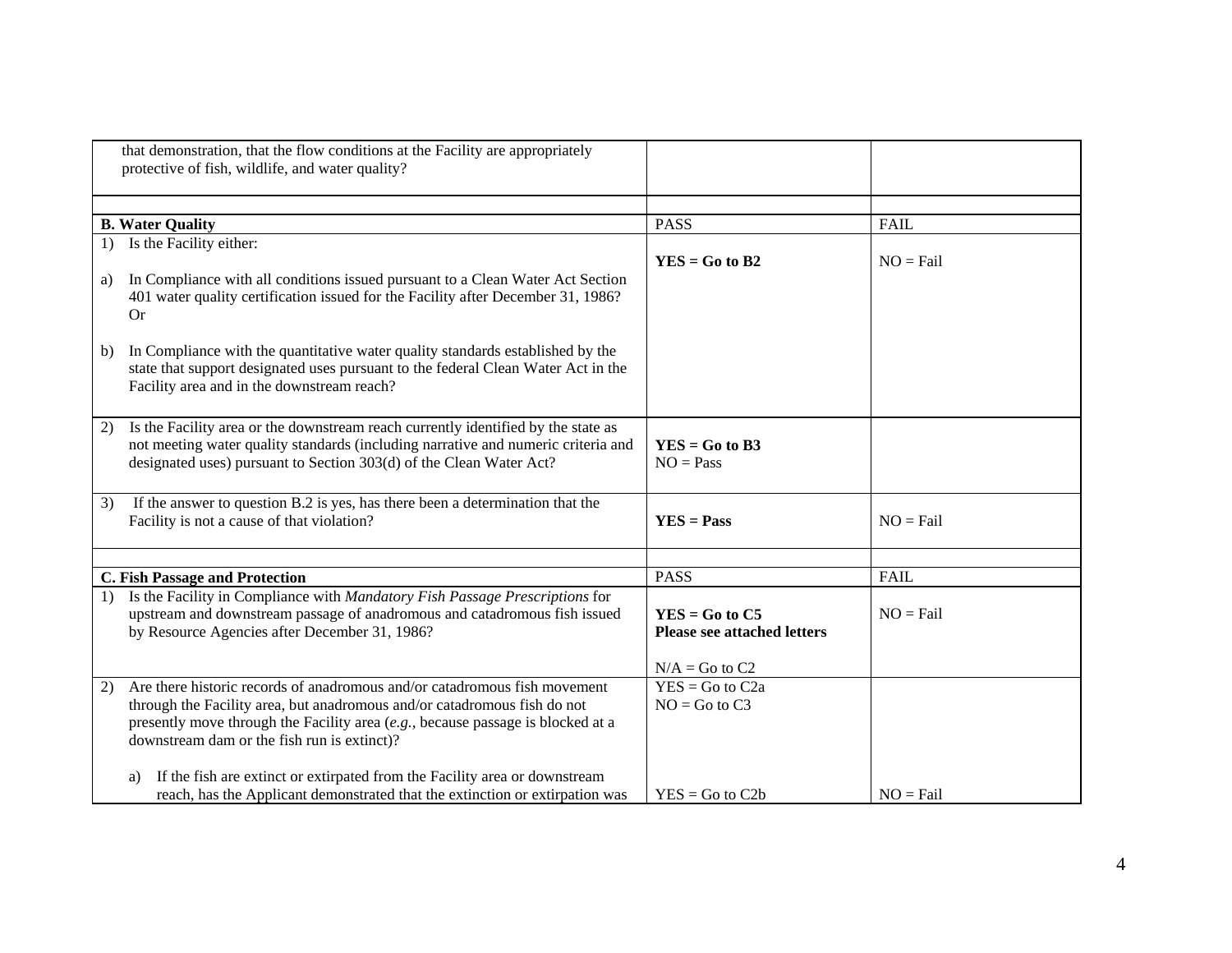|    |              | not due in whole or part to the Facility?                                                                                                                                                                                                                                                                                                                                                                                                                                       | $N/A = Go$ to $C2b$                   |              |
|----|--------------|---------------------------------------------------------------------------------------------------------------------------------------------------------------------------------------------------------------------------------------------------------------------------------------------------------------------------------------------------------------------------------------------------------------------------------------------------------------------------------|---------------------------------------|--------------|
|    | b)           | If a Resource Agency Recommended adoption of upstream and/or<br>downstream fish passage measures at a specific future date, or when a<br>triggering event occurs (such as completion of passage through a<br>downstream obstruction or the completion of a specified process), has the<br>Facility owner/operator made a legally enforceable commitment to provide<br>such passage?                                                                                             | $YES = Go to C5$<br>$N/A = Go$ to C3  | $NO = Fail$  |
| 3) |              | If, since December 31, 1986:                                                                                                                                                                                                                                                                                                                                                                                                                                                    |                                       |              |
|    | a)           | Resource Agencies have had the opportunity to issue, and considered<br>issuing, a Mandatory Fish Passage Prescription for upstream and/or<br>downstream passage of anadromous or catadromous fish (including delayed<br>installation as described in C2a above), and                                                                                                                                                                                                            | $NO = Go$ to $C5$<br>$N/A = Go$ to C4 | $YES = Fail$ |
|    | b)           | The Resource Agencies declined to issue a Mandatory Fish Passage<br>Prescription,                                                                                                                                                                                                                                                                                                                                                                                               |                                       |              |
|    | $\mathbf{c}$ | Was a reason for the Resource Agencies' declining to issue a Mandatory<br>Fish Passage Prescription one of the following: (1) the technological<br>infeasibility of passage, (2) the absence of habitat upstream of the Facility<br>due at least in part to inundation by the Facility impoundment, or (3) the<br>anadromous or catadromous fish are no longer present in the Facility area<br>and/or downstream reach due in whole or part to the presence of the<br>Facility? |                                       |              |
| 4) |              | If C3 was not applicable:                                                                                                                                                                                                                                                                                                                                                                                                                                                       |                                       |              |
| a) |              | Are upstream and downstream fish passage survival rates for anadromous and<br>catadromous fish at the dam each documented at greater than 95% over 80% of<br>the run using a generally accepted monitoring methodology? Or                                                                                                                                                                                                                                                      | $YES = Go$ to $C5$                    | $NO = Fail$  |
| b) |              | If the Facility is unable to meet the fish passage standards in 4.a., has the<br>Applicant demonstrated, and obtained a letter from the US Fish and Wildlife<br>Service or National Marine Fisheries Service confirming that demonstration, that                                                                                                                                                                                                                                |                                       |              |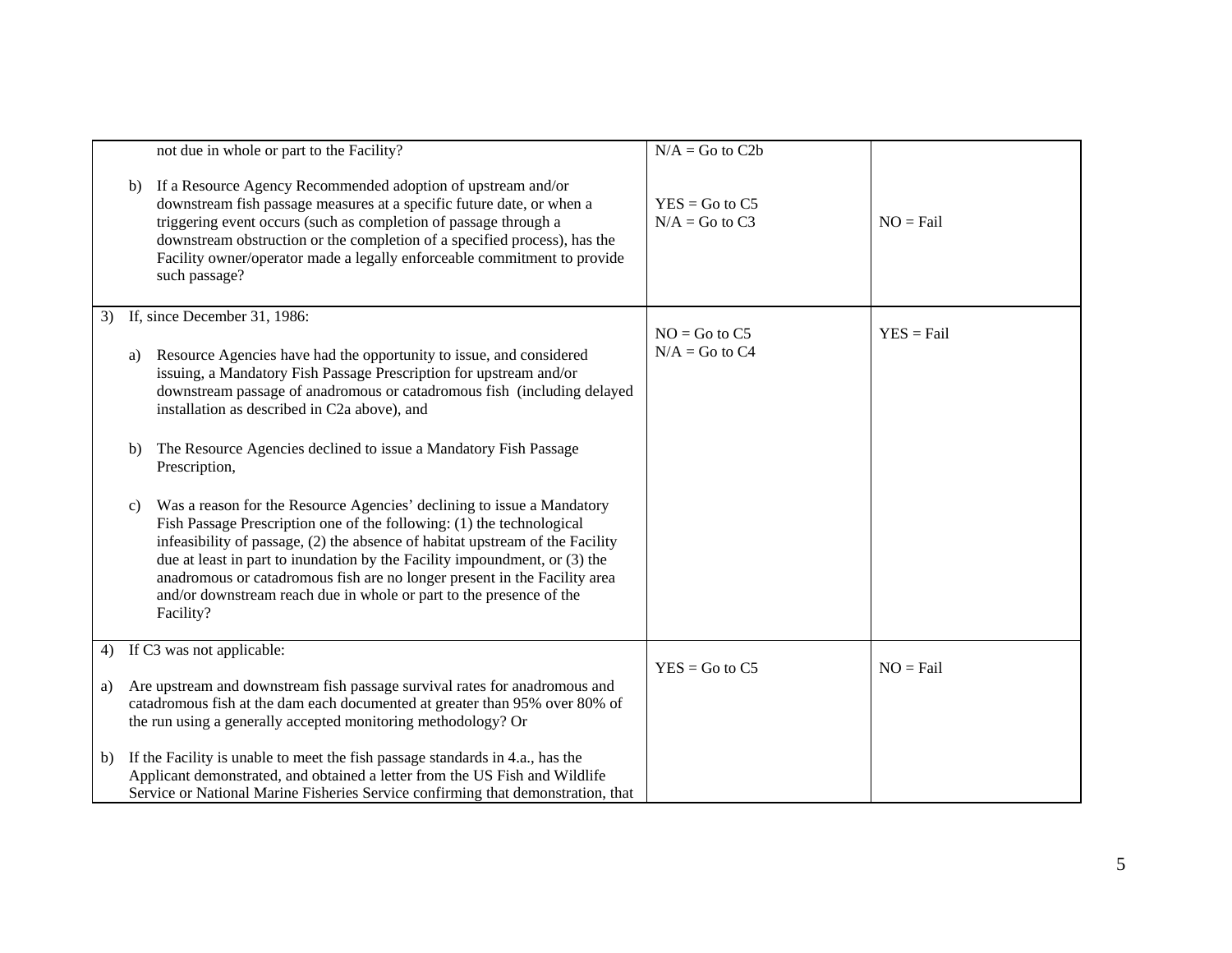| the upstream and downstream fish passage measures (if any) at the Facility are<br>appropriately protective of the fishery resource?                                                                                                                                                                                                                                                      |                                                                                                                                    |                 |
|------------------------------------------------------------------------------------------------------------------------------------------------------------------------------------------------------------------------------------------------------------------------------------------------------------------------------------------------------------------------------------------|------------------------------------------------------------------------------------------------------------------------------------|-----------------|
| Is the Facility in Compliance with Mandatory Fish Passage Prescriptions for<br>5)<br>upstream and/or downstream passage of Riverine fish?                                                                                                                                                                                                                                                | $YES = Go to C6$<br><b>Please see attached letters</b><br>$N/A = Go$ to C6                                                         | $NO = Fail$     |
| Is the Facility in Compliance with Resource Agency Recommendations for<br>6)<br>Riverine, anadromous and catadromous fish entrainment protection, such as<br>tailrace barriers?                                                                                                                                                                                                          | $YES = Pass, go to D$<br><b>Please see attached letters</b><br>$N/A = Pass$ , go to D                                              | $NO = Fail$     |
| <b>D.</b> Watershed Protection                                                                                                                                                                                                                                                                                                                                                           | <b>PASS</b>                                                                                                                        | <b>FAIL</b>     |
| 1) Is there a buffer zone dedicated for conservation purposes (to protect fish and<br>wildlife habitat, water quality, aesthetics and/or low-impact recreation) extending 200<br>feet from the high water mark in an average water year around 50 - 100% of the<br>impoundment, and for all of the undeveloped shoreline                                                                 | $YES = Pass$ , go to E and receive<br>3 extra years of certification                                                               | $NO = go to D2$ |
| 2) Has the facility owner/operator established an approved watershed enhancement<br>fund that: 1) could achieve within the project's watershed the ecological and<br>recreational equivalent of land protection in D.1., and 2) has the agreement of<br>appropriate stakeholders and state and federal resource agencies?                                                                | $YES = Pass, go to E and$<br>receive 3 extra years of<br>certification<br><b>Please see attached</b><br><b>Sustainability Plan</b> | $NO = go to D3$ |
| 3) Has the facility owner/operator established through a settlement agreement with<br>appropriate stakeholders and that has state and federal resource agencies agreement<br>an appropriate shoreland buffer or equivalent watershed land protection plan for<br>conservation purposes (to protect fish and wildlife habitat, water quality, aesthetics<br>and/or low impact recreation) | $YES = Pass$ , go to E                                                                                                             | $NO = go to D4$ |
| 4) Is the facility in compliance with both state and federal resource agencies<br>recommendations in a license approved shoreland management plan regarding<br>protection, mitigation or enhancement of shorelands surrounding the project.                                                                                                                                              | $YES = Pass$ , go to E                                                                                                             | $No = Fail$     |
| <b>Threatened and Endangered Species Protection</b><br>Е.                                                                                                                                                                                                                                                                                                                                | <b>PASS</b>                                                                                                                        | <b>FAIL</b>     |
| Are threatened or endangered species listed under state or federal Endangered<br>1)                                                                                                                                                                                                                                                                                                      |                                                                                                                                    |                 |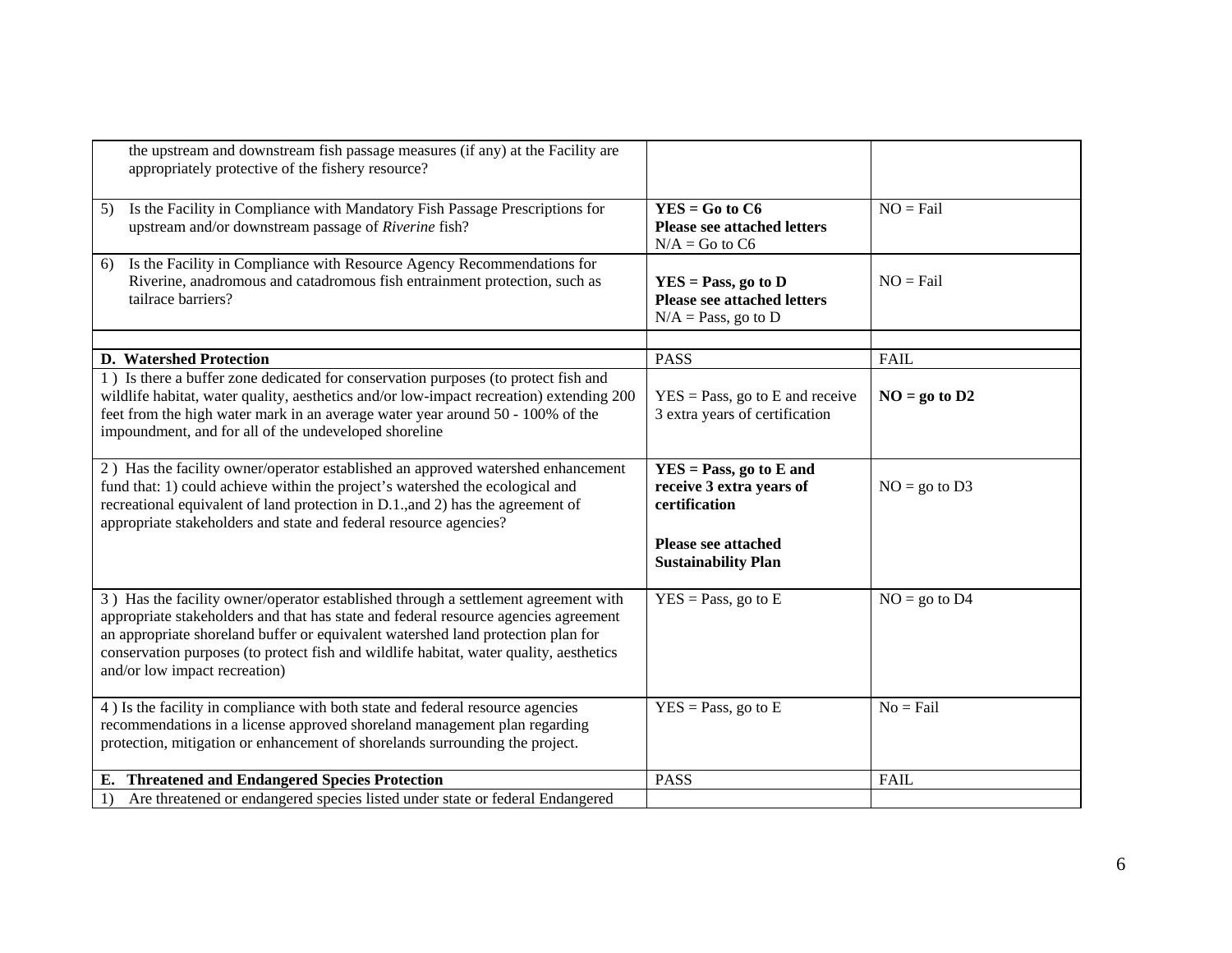|    | Species Acts present in the Facility area and/or downstream reach?                                                                                                                                                                                                                                                                                                                                                                                                                                                                                                                   | $YES = Go to E2$<br>$NO = Pass$ , go to $F$                                |             |
|----|--------------------------------------------------------------------------------------------------------------------------------------------------------------------------------------------------------------------------------------------------------------------------------------------------------------------------------------------------------------------------------------------------------------------------------------------------------------------------------------------------------------------------------------------------------------------------------------|----------------------------------------------------------------------------|-------------|
| 2) | If a recovery plan has been adopted for the threatened or endangered species<br>pursuant to Section 4(f) of the Endangered Species Act or similar state provision,<br>is the Facility in Compliance with all recommendations in the plan relevant to the<br>Facility?                                                                                                                                                                                                                                                                                                                | $YES = Go to E3$<br><b>Please see attached letters</b><br>$N/A = Go$ to E3 | $NO = Fail$ |
| 3) | If the Facility has received authority to incidentally Take a listed species through:<br>(i) Having a relevant agency complete consultation pursuant to ESA Section 7<br>resulting in a biological opinion, a habitat recovery plan, and/or (if needed) an<br>incidental Take statement; (ii) Obtaining an incidental Take permit pursuant to<br>ESA Section 10; or (iii) For species listed by a state and not by the federal<br>government, obtaining authority pursuant to similar state procedures; is the<br>Facility in Compliance with conditions pursuant to that authority? | $YES = Go to E4$<br>$N/A = Go$ to E5                                       | $NO = Fail$ |
| 4) | If a biological opinion applicable to the Facility for the threatened or endangered<br>species has been issued, can the Applicant demonstrate that:                                                                                                                                                                                                                                                                                                                                                                                                                                  | $YES = Pass, go to F$                                                      | $NO = Fail$ |
|    | The biological opinion was accompanied by a FERC license or exemption or<br>a)<br>a habitat conservation plan? Or                                                                                                                                                                                                                                                                                                                                                                                                                                                                    | Please see attached BA and BO                                              |             |
|    | The biological opinion was issued pursuant to or consistent with a recovery<br>b)<br>plan for the endangered or threatened species? Or                                                                                                                                                                                                                                                                                                                                                                                                                                               |                                                                            |             |
|    | There is no recovery plan for the threatened or endangered species under<br>$\mathbf{c}$<br>active development by the relevant Resource Agency? Or                                                                                                                                                                                                                                                                                                                                                                                                                                   |                                                                            |             |
|    | The recovery plan under active development will have no material effect on<br>d)<br>the Facility's operations?                                                                                                                                                                                                                                                                                                                                                                                                                                                                       |                                                                            |             |
| 5) | If E.2. and E.3. are not applicable, has the Applicant demonstrated that the<br>Facility and Facility operations do not negatively affect listed species?                                                                                                                                                                                                                                                                                                                                                                                                                            | $YES = Pass$ , go to $F$                                                   | $NO = Fail$ |
|    |                                                                                                                                                                                                                                                                                                                                                                                                                                                                                                                                                                                      |                                                                            |             |
|    | <b>F. Cultural Resource Protection</b>                                                                                                                                                                                                                                                                                                                                                                                                                                                                                                                                               | <b>PASS</b>                                                                | FAIL        |
| 1) | If FERC-regulated, is the Facility in Compliance with all requirements regarding                                                                                                                                                                                                                                                                                                                                                                                                                                                                                                     |                                                                            |             |